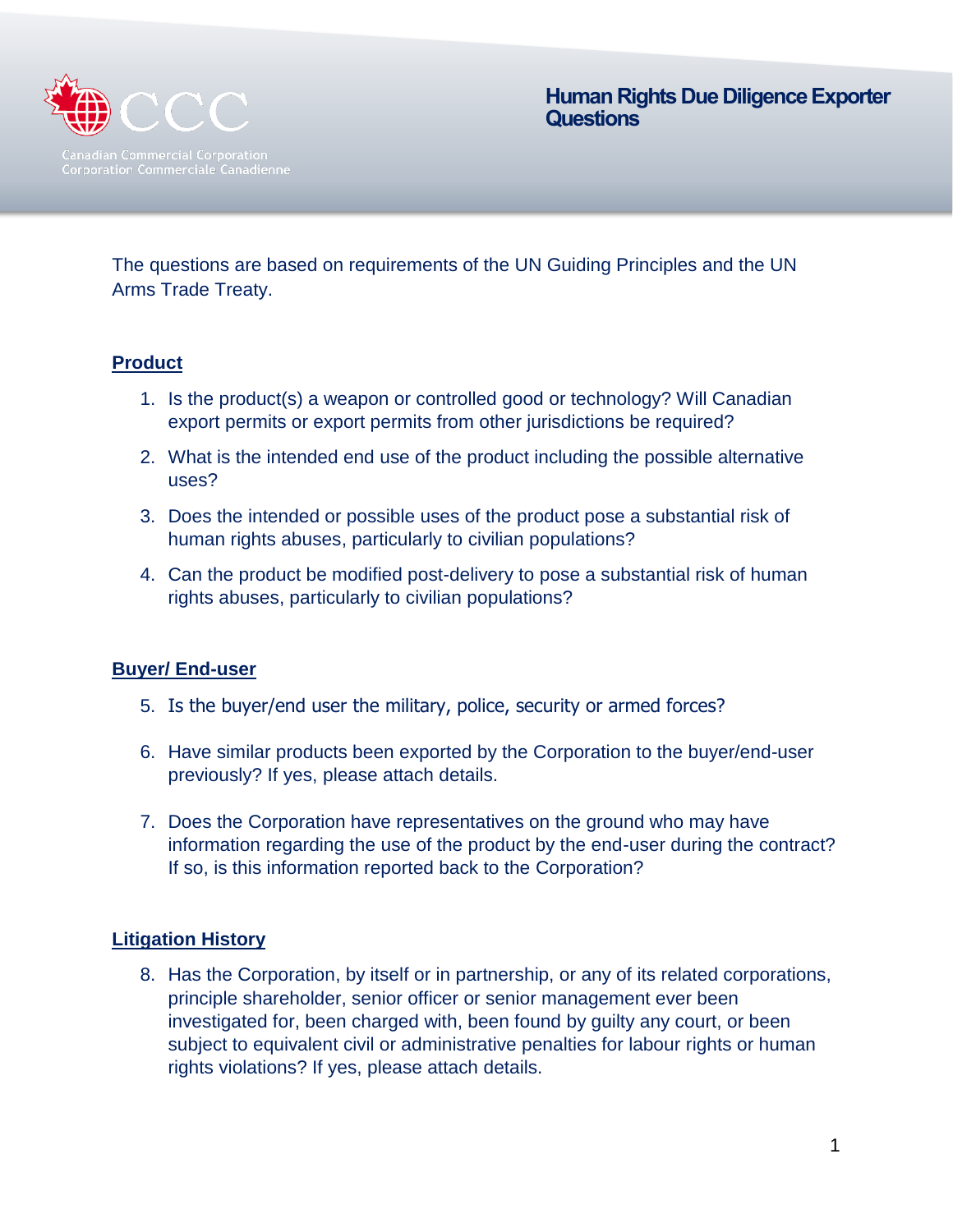### **Governance**

- 9. List all voluntary corporate responsibility/sustainability standards or initiatives that the Corporation has endorsed, adopted, or joined (e.g*.*, UN Guiding Principles on Business and Human Rights, OECD Guidelines for Multinational Enterprises, UN Global Compact, Equator Principles).
- 10.Provide copies of any policies that address the responsibilities and expectations of the Corporation or its directors, officers, employees, agents, suppliers, or business partners with respect to (a) freedom of association, (b) child and forced labour, (c) working time and minimum wage, (d) non-discrimination, (e) health, safety and security, (f) environmental risk management, (g) use of force and/or (h) any other internationally recognized human rights.
- 11.Does the Corporation have established controls and procedures to oversee and monitor implementation of the above policies? If yes, please attach the details.
- 12.Does the Corporation conduct human rights related training for its employees and/or associated third parties? If yes, please attach the details.
- 13.Does the Corporation conduct due diligence of its supply chain for potential human rights impacts?

#### **Risk Management**

- 14.In the last three years, has the Corporation conducted or commissioned any risk or impact assessments to identify actual or potential adverse human rights impacts with which the Corporation is involved through (i) its own operations, products, or services and/or (ii) the operations, products, or services of suppliers or business partners? If yes, please attach the details.
- 15.Does the Corporation have a process to ensure remediation of human rights impacts, monitor implementation, and improve human rights risk management based on its human rights impact assessments and due diligence findings? If yes, please attach the details.
- 16.Does the Corporation have any formal complaints process(es) or any other grievance mechanism(s) to receive and address human rights-related complaints? If yes, please attach details regarding (i) who can access the mechanism, (ii) the types of complaints it can handle, and (iii) assurances of procedural fairness.

### **Disclosure**

17.Does the Corporation report publicly on its human rights governance and performance? If yes, please attach any such reports from the previous three years.